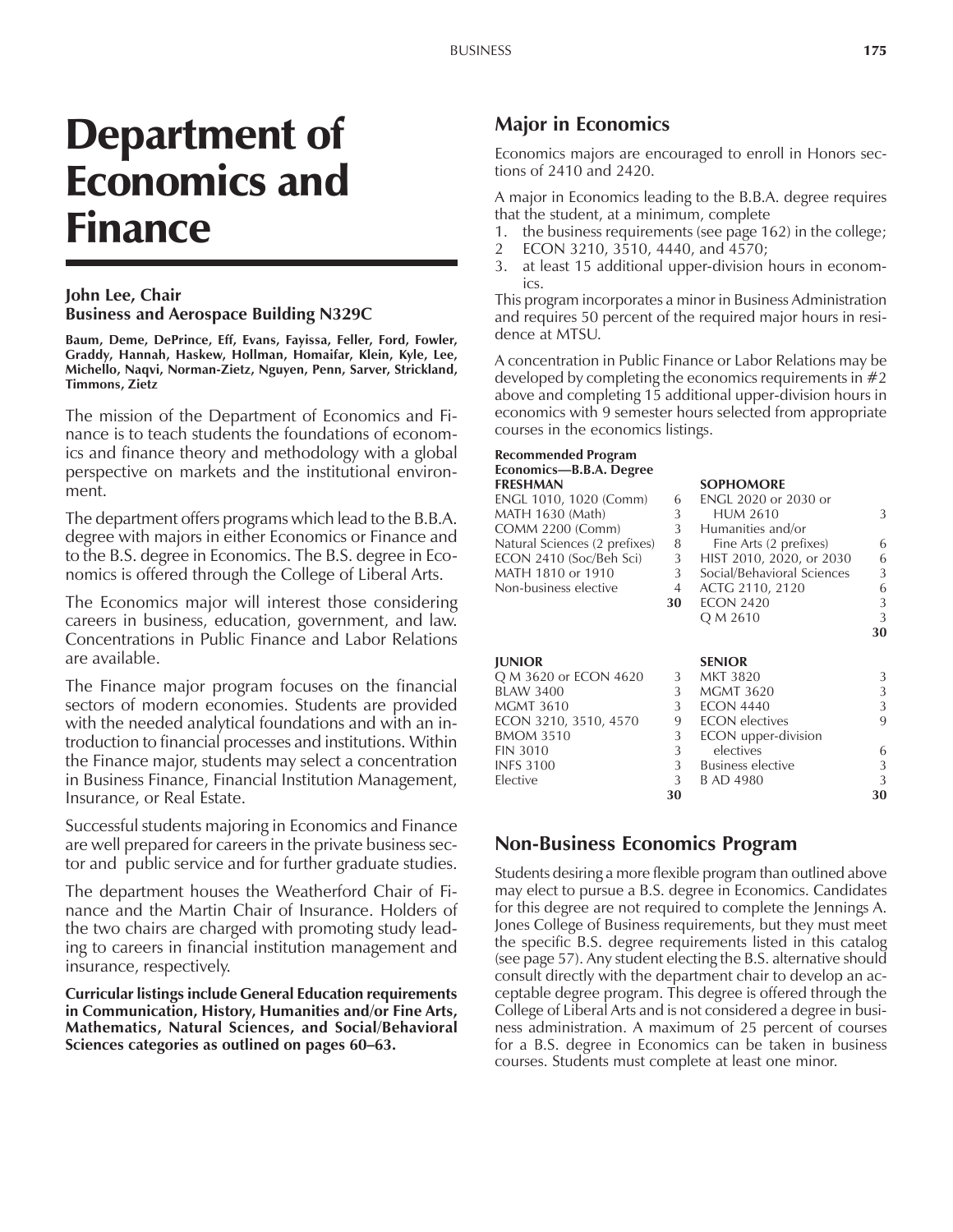**Recommended Program**

| Economics-B.S. Degree<br><b>FRESHMAN</b> |    | <b>SOPHOMORE</b>          |    |
|------------------------------------------|----|---------------------------|----|
| ENGL 1010, 1020 (Comm)                   | 6  | ENGL 2020 or 2030 or      |    |
| MATH 1630 (Math)                         | 3  | <b>HUM 2610 (Hum/FA)</b>  | 3  |
| <b>COMM 2200 (Comm)</b>                  | 3  | Humanities and/or         |    |
| Natural Sciences (2 prefixes)            | 8  | Fine Arts (2 prefixes)    | 6  |
| Social/Behavioral Sciences               | 3  | HIST 2010, 2020, or 2030  | 6  |
| ECON 2410 (Soc/Beh Sci)                  | 3  | MATH 1810 or 1910         | 3  |
| Non-business elective                    | 4  | <b>ECON 2420</b>          | 3  |
|                                          | 30 | Q M 2610                  | 3  |
|                                          |    | Non-business elective     | 3  |
|                                          |    | Elective                  | 3  |
|                                          |    |                           | 30 |
| <b>JUNIOR</b>                            |    | <b>SENIOR</b>             |    |
| Q M 3620 or ECON 4620                    | 3  | <b>ECON 4440</b>          | 3  |
| ECON 3210, 3510, 4570                    | 9  | ECON upper-division       |    |
| Electives                                | 6  | electives                 | 6  |
| Upper-division electives                 | 9  | <b>ECON</b> electives     | 9  |
| Non-business elective                    | 3  | Upper-division electives* | 12 |
|                                          | 30 |                           | 30 |

*\*Student must complete 42 hours of upper-division courses.*

## **Minor in Economics**

A minor in Economics requires a minimum of 15 semester hours. The minor must include ECON 2410, 2420, and at least 9 hours of upper-division courses in economics. This includes 3 hours at MTSU.

#### **Minor in Industrial Relations**

A minor in Industrial Relations must include ECON 4420 and 4510 and MGMT 3810. The remaining 6 hours are to be selected from ECON 4490 or 4390 and MGMT 4660 or 4690. This includes 3 hours at MTSU.

#### **Minor in Economics/Finance**

A minor in the combined areas of economics and finance requires ECON 2410, 2420, 3210, and 9 additional hours, 6 of which must be upper-division hours in finance. This minor is not available to students majoring in the B.S. in Economics.

# **Major in Finance**

A major in Finance leading to the B.B.A. degree requires that the student, at a minimum, complete

- 1. the business requirements (see page 162) in the college;
- 2. ECON 3210 and at least 21 additional hours in finance. Concentrations are available in Business Finance, Financial Institution Management, Insurance, or Real Estate. Students who choose the Business Finance concentration must include FIN 3810, 4010, 4110, 4810, 4860; 6 hours of finance electives; and 3 hours of economics/ finance electives. Students selecting the concentration in Financial Institution Management must include FIN 3610, 3810, 4260, 4360, 4440, 4810, 4860, and 3 hours of economics/finance electives. Those pursuing the Insurance concentration must include FIN 3610, 4110, 4750; 3 hours of insurance electives; 3 hours of finance electives; and 3 hours of economics/finance electives.

This concentration also must include 6 hours from the following: FIN 3660, 3710, 4710, and 4730. FIN 3660 and 4710 lead toward the CLU examinations and FIN 3710 and 4730 lead toward the CPCU examinations. Students selecting the concentration in Real Estate must include FIN 2450, 3810, 4430, 4440, 4470 or 4710; 4550; 3 hours of finance electives; and 3 hours of economics/finance electives. The programs incorporate a minor in Business Administration and require 50 percent of major courses in residence at MTSU.

#### **Recommended Program**

| Finance: Business Finance Concentration-B.B.A. Degree |                |                            |               |  |
|-------------------------------------------------------|----------------|----------------------------|---------------|--|
| <b>FRESHMAN</b>                                       |                | <b>SOPHOMORE</b>           |               |  |
| ENGL 1010, 1020 (Comm)                                | 6              | ENGL 2020 or 2030 or       |               |  |
| MATH 1630 (Math)                                      | 3              | <b>HUM 2610 (Hum/FA)</b>   | 3             |  |
| <b>COMM 2200 (Comm)</b>                               | 3              | Humanities and/or          |               |  |
| Natural Sciences (2 prefixes)                         | 8              | Fine Arts (2 prefixes)     | 6             |  |
| ECON 2410 (Soc/Beh Sci)                               | 3              | HIST 2010, 2020, or 2030   | 6             |  |
| MATH 1810 or 1910                                     | 3 <sup>7</sup> | Social/Behavioral Sciences | 3             |  |
| Non-business elective                                 | 4              | ACTG 2110, 2120            | 6             |  |
|                                                       | 30             | <b>ECON 2420</b>           | 3             |  |
|                                                       |                | Q M 2610                   | 3             |  |
|                                                       |                |                            | 30            |  |
|                                                       |                |                            |               |  |
| <b>JUNIOR</b>                                         |                | <b>SENIOR</b>              |               |  |
| Q M 3620                                              | 3              | <b>MGMT 3620</b>           | 3             |  |
| <b>BLAW 3400</b>                                      | 3              | <b>MKT 3820</b>            | $\mathcal{L}$ |  |
| <b>ECON 3210</b>                                      | 3              | FIN 4010, 4110, 4810,      |               |  |
| <b>INFS 3100</b>                                      | 3              | 4860                       | 12            |  |
| <b>BMOM 3510</b>                                      | 3              | <b>FIN</b> electives       | 6             |  |
| <b>MGMT 3610</b>                                      | 3              | ECON/FIN elective          | 3             |  |
| FIN 3010, 3810                                        | 6              | B AD 4980                  | 3             |  |
| <b>ACTG 3020</b>                                      | 3              |                            | 30            |  |
| Elective                                              | 3              |                            |               |  |
|                                                       | 30             |                            |               |  |

#### **Recommended Program**

#### **Finance: Financial Institution Management Concentrationó B.B.A. Degree**

| -------------                 |    |                             |    |
|-------------------------------|----|-----------------------------|----|
| <b>FRESHMAN</b>               |    | <b>SOPHOMORE</b>            |    |
| ENGL 1010, 1020 (Comm)        | 6  | <b>ENGL 2020 or 2030 or</b> |    |
| MATH 1630 (Math)              | 3  | <b>HUM 2610 (Hum/FA)</b>    | 3  |
| COMM 2200 (Comm)              | 3  | Humanities and/or           |    |
| Natural Sciences (2 prefixes) | 8  | Fine Arts (2 prefixes)      | 6  |
| ECON 2410 (Soc/Beh Sci)       | 3  | HIST 2010, 2020, or 2030    | 6  |
| MATH 1810 or 1910             | 3  | Social/Behavioral Sciences  | 3  |
| Non-business elective         | 4  | ACTG 2110, 2120             | 6  |
|                               | 30 | <b>ECON 2420</b>            | 3  |
|                               |    | Q M 2610                    | 3  |
|                               |    |                             | 30 |
| <b>JUNIOR</b>                 |    | <b>SENIOR</b>               |    |
| Q M 3620                      | 3  | <b>MGMT 3620</b>            | 3  |
| <b>BLAW 3400</b>              | 3  | <b>MKT 3820</b>             | 3  |
| <b>ECON 3210</b>              | 3  | <b>ACTG 3020</b>            | 3  |
| <b>INFS 3100</b>              | 3  | FIN 4260, 4360, 4440,       |    |
| <b>BMOM 3510</b>              | 3  | 4810, 4860                  | 15 |
| MGMT 3610                     | 3  | ECON/FIN elective           | 3  |
| FIN 3010, 3610, 3810          | 9  | B AD 4980                   | 3  |
| Elective                      | 3  |                             | 30 |
|                               |    |                             |    |

**30**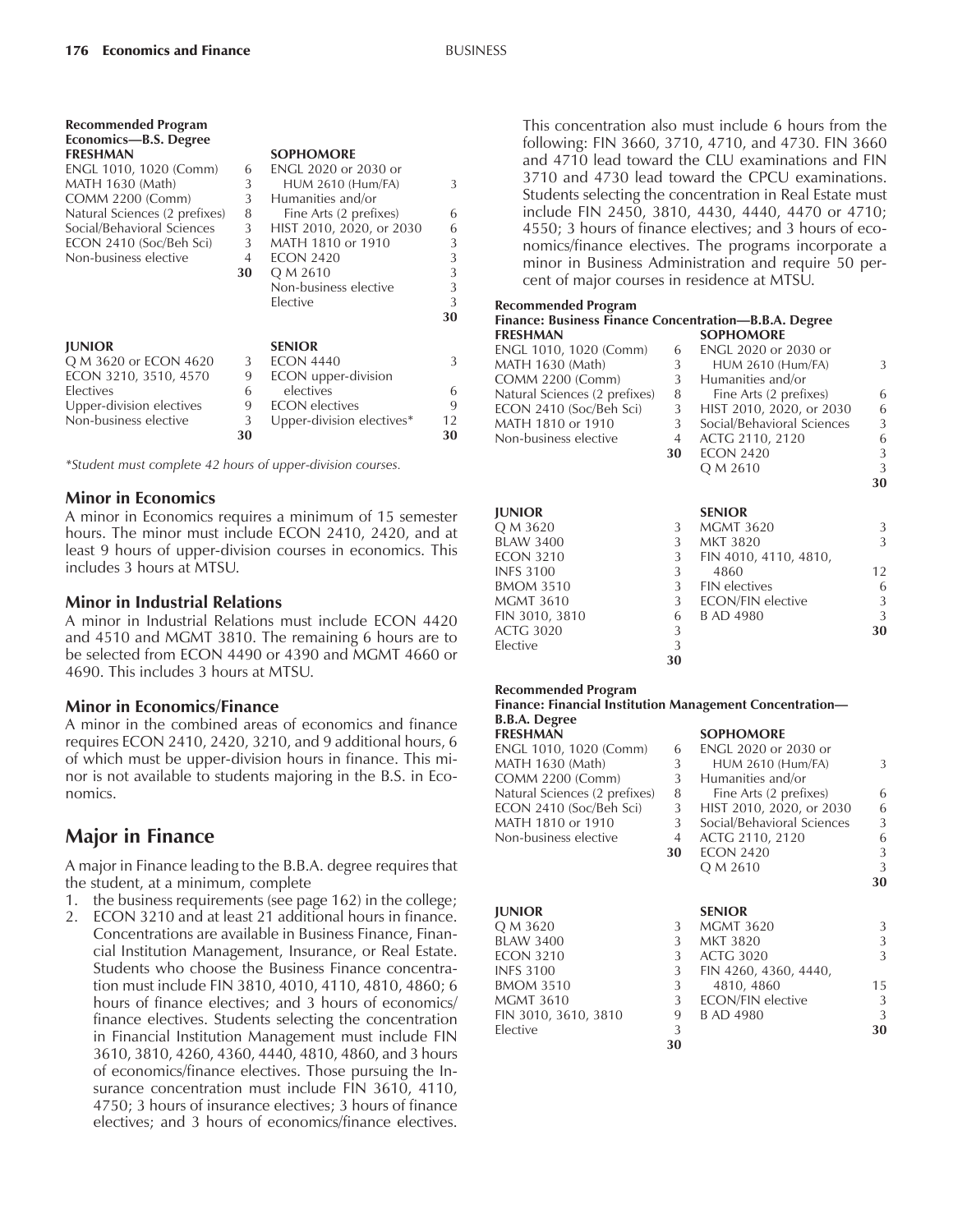| <b>Recommended Program</b>                     |    |                            |    |
|------------------------------------------------|----|----------------------------|----|
| Finance: Insurance Concentration—B.B.A. Degree |    |                            |    |
| <b>FRESHMAN</b>                                |    | <b>SOPHOMORE</b>           |    |
| ENGL 1010, 1020 (Comm)                         | 6  | ENGL 2020 or 2030 or       |    |
| MATH 1630 (Math)                               | 3  | <b>HUM 2610 (Hum/FA)</b>   | 3  |
| <b>COMM 2200 (Comm)</b>                        | 3  | Humanities and/or          |    |
| Natural Sciences (2 prefixes)                  | 8  | Fine Arts (2 prefixes)     | 6  |
| ECON 2410 (Soc/Beh Sci)                        | 3  | HIST 2010, 2020, or 2030   | 6  |
| MATH 1810 or 1910                              | 3  | Social/Behavioral Sciences | 3  |
| Non-business elective                          | 4  | ACTG 2110, 2120            | 6  |
|                                                | 30 | <b>ECON 2420</b>           | 3  |
|                                                |    | Q M 2610                   | 3  |
|                                                |    |                            | 30 |
| <b>JUNIOR</b>                                  |    | <b>SENIOR</b>              |    |
| Q M 3620                                       | 3  | <b>MGMT 3620</b>           | 3  |
| <b>BLAW 3400</b>                               | 3  | FIN 4110, 4750             | 6  |
| <b>ECON 3210</b>                               | 3  | FIN 3660, 3710, 4710,      |    |
| <b>INFS 3100</b>                               | 3  | or 4730                    | 6  |
| <b>BMOM 3510</b>                               | 3  | <b>FIN</b> elective        | 3  |
| <b>MGMT 3610</b>                               | 3  | FIN Insurance elective     | 3  |
| FIN 3010, 3610                                 | 6  | ECON/FIN elective          | 3  |
| <b>MKT 3820</b>                                | 3  | Business elective          | 3  |
| Elective                                       | 3  | <b>B AD 4980</b>           | 3  |
|                                                | 30 |                            | 30 |

*\*Students pursuing the CLU should take FIN 3660 and 4710 and students pursuing the CPCU should take FIN 3710 and 4730.*

#### **Recommended Program Finance: Real Estate Concentration—B.B.A. Degree**<br>**ERESHMAN FRESHMAN SOPHOMORE**

| ENGL 1010, 1020 (Comm)        | 6  | ENGL 2020 or 2030 or       |    |
|-------------------------------|----|----------------------------|----|
| MATH 1630 (Math)              | 3  | <b>HUM 2610 (Hum/FA)</b>   | 3  |
| COMM 2200 (Comm)              | 3  | Humanities and/or          |    |
| Natural Sciences (2 prefixes) | 8  | Fine Arts (2 prefixes)     | 6  |
| ECON 2410 (Soc/Beh Sci)       | 3  | HIST 2010, 2020, or 2030   | 6  |
| MATH 1810 or 1910             | 3  | Social/Behavioral Sciences | 3  |
| Non-business elective         | 4  | ACTG 2110, 2120            | 6  |
|                               | 30 | <b>ECON 2420</b>           | 3  |
|                               |    | Q M 2610                   | 3  |
|                               |    |                            | 30 |
| <b>JUNIOR</b>                 |    | <b>SENIOR</b>              |    |
| Q M 3620                      | 3  | <b>MKT 3820</b>            | 3  |
| <b>BLAW 3400</b>              | 3  | FIN 4710 or 4470, 4440     | 6  |
| <b>ECON 3210</b>              | 3  | FIN 3810, 4430, 4550       | 9  |
| <b>INFS 3100</b>              | 3  | <b>ECON 4500</b>           | 3  |
| MGMT 3610, 3620               | 6  | <b>FIN</b> elective        | 3  |
| <b>BMOM 3510</b>              | 3  | <b>ECON/FIN elective</b>   | 3  |
| FIN 2450, 3010                | 6  | B AD 4980                  | 3  |
| Elective                      | 3  |                            | 30 |
|                               | 30 |                            |    |
|                               |    |                            |    |

#### **Minor in Finance**

A minor in Finance consists of a minimum of 15 semester hours with at least 12 upper-division hours in finance. This includes 3 hours at MTSU.

## **Minor in Real Estate**

A minor in Real Estate consists of FIN 2450, FIN 3000 or 3010, BLAW 4470, and 6 hours of coursework in real estate approved in advance by the minor advisor. This includes 3 hours at MTSU.

## **Minor in Insurance**

A minor in Insurance consists of FIN 3610 and 12 hours of coursework in insurance approved in advance by the minor advisor. This includes 3 hours at MTSU.

## **Minor in Real Estate/Insurance**

A composite minor in Real Estate/Insurance consists of FIN 2450, 3610; MKT 3820; BLAW 4470; 3 hours of coursework in insurance; and 3 hours of coursework in real estate approved in advance by the minor advisor. This includes 3 hours at MTSU.

# **Courses in Economics [ECON]**

## **General [ECON]**

- **2410 Principles of Economics, Macroeconomics.** Three credits. As an aid to understanding modern economic society: economic concepts of national income and its fluctuations, inflation, unemployment, role of the banking system, monetary and fiscal policies, and international topics.
- **2420 Principles of Economics, Microeconomics.** Three credits. As an aid to understanding modern economic society: economic concepts of consumer and firm behavior; the pricing of goods, services, and productive factors; international topics; and an overview of the American economy.
- **3210 The Financial System and the Economy.** Three credits. Prerequisites: ECON 2410; junior standing. Basic introduction to the functions of financial institutions and markets in the conduct of domestic and international economic transactions. Within financial market context, focus on special role that money plays as an asset and a determinant of the price level, the cause of inflation and inflation's effects on interest rates and borrowing costs, and the influence of Federal Reserve actions (monetary policy) on money and interest rates.
- **3510 Macroeconomic Theory and Policy.** Three credits. Prerequisites: ECON 2410; junior standing. Analysis of national income, employment, and price levels. Monetary and fiscal policies; international economic relations.
- **3540 Japanese Economy and Business.** Three credits. Prerequisites: ECON 2410; junior standing. The Japanese economy and its social, physical, and trade environment in comparison with those in other countries, particularly the United States. May be used for credit toward the Global Studies minor.
- **3910 Computer Applications in Economics and Finance.** Three credits. (Same as FIN 3910.) Prerequisites: INFS 3100; ECON 2420; FIN 3010 or 3000. Employing a computer in economic and financial decision making. Covers spreadsheets, object-relational database management systems, and data warehousing.
- **3970, 3980 Cooperative Education.** Three credits. (Same as FIN 3970 and 3980.) Prerequisite: Junior standing. Cooperative Education experiences provide students with opportunities for on-thejob training in conjunction with on-campus academics. These courses do not satisfy major or minor requirements. Interested students should contact the MTSU Cooperative Education Office. Students will be selected for participation, and opportunities may be limited.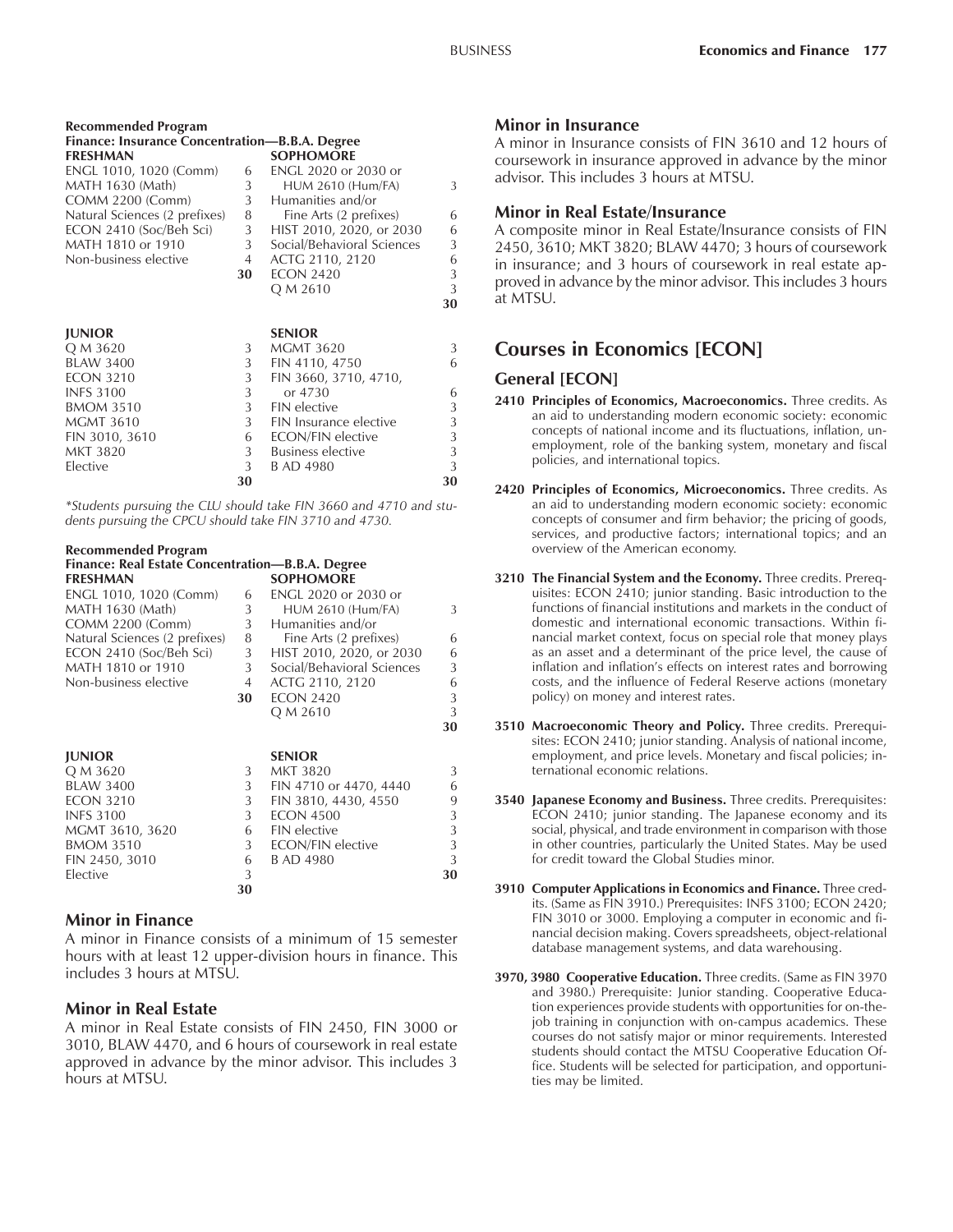- **4260 Financial Markets and Institutions.** Three credits. (Same as FIN 4260.) Prerequisites: ECON 3210; FIN 3010 or 3000. Examines the structure and functioning of our monetary-financial system. Emphasis on the institutional process of financial intermediation in the financial marketplace and the role that specific institutions and instruments play.
- **4440 International Economics.** Three credits. Prerequisites: ECON 2410, 2420; junior standing. Differences between domestic trade and international trade, foundations of international trade, economic effects of free trade and restricted trade; mechanisms of international payments and structure of balance of payments; history and contemporary issues of trade policies and world monetary systems.
- **4470 Economic Development of the Third World.** Three credits. Prerequisites: ECON 2410, 2420; junior standing. Conditions and problems of the less-developed countries; causes, processes, and consequences of economic development; introduction to basic growth models, development theories, and strategies for development. Economic as well as noneconomic factors studied.
- **4570 Managerial Economics.** Three credits. Prerequisites: ECON 2420; MATH 1630 or 1810 or 1910; junior standing. Familiarity with time value of money, spreadsheet, and regression analysis helpful. Microeconomic theories in depth; emphasizes practical applications in economic decisions. Topics cover fundamental economic concepts, theory of demand, theory of production, theory of cost, optimization, forecasting, game strategy in oligopolistic rivalry, long-term investment, and regression analysis.
- **4620 Econometrics and Forecasting.** Three credits. Prerequisites: ECON 2410, 2420; MATH 1810 or 1910; junior standing. The application of statistical methods to economic problems; covers statistical inference, regression analysis in economics and finance, and an introduction to econometrics. Emphasis on applications to actual economic data and includes use of econometric software.
- **4650 Comparative Economic Systems.** Three credits. Prerequisite: ECON 2410. Compares economic institutions and performance among nations; presents the historical and cultural context of economic evolution in selected nations; and examines the relationship between institutional arrangements and outcomes such as prosperity, liberty, and equality.
- **4660 History of Economic Thought.** Three credits. Prerequisites: ECON 2410, 2420; junior standing. Background of modern economic thought; ancient economic thought; the main current of developing economic analysis through feudalism, mercantilism, and the physiocrats; Adam Smith and the classical economists; rebels and the neoclassical economists; twentieth century contributions.
- **4890 Internship in Economics.** One to three credits. Prerequisites: Junior standing and recommendation of advisor. Supervised work experience in cooperating business firms or governmental agencies together with specialized academic study relating to the work experience.
- **4920 Business Decisions Using an Intelligence System.** Three credits. Prerequisite: INFS 3100, ECON/FIN 3910, or consult the instructor. Logic, techniques, and practical implementation of a business intelligence system. Focuses on incorporating the con-

cept of economic value added into data modeling. Process of building a system using Microsoft Office, Cognos Impromptu, and Cognos PowerPlay.

**4990 Problems in Economics.** One to three credits. Prerequisite: Junior standing. Problems for intensive study are chosen in joint consultation between student and instructor.

#### **Labor Relations [ECON]**

- **4390 Employee Benefits.** Three credits. (Same as FIN 4390.) Prerequisite: Junior standing. Includes descriptive review and taxation, legislative, and administrative dimensions of the major components of employee benefit plans such as retirement systems, deferred compensation plans, health insurance, death benefits, disability benefits, paid and unpaid time off. Technical analysis and problem solving emphasized to develop applied skills. Social insurance and international benefits integrated.
- **4420 Labor and Human Resource Economics.** Three credits. Prerequisites: ECON 2410 or 2420; junior standing. Current issues and theories, returns to training and education (human capital), earnings differences; union impacts and government regulation of labor relations and labor markets; human resource information system modeling, including applied PC or mainframe data analysis and integration of Internet information sources.
- **4490 Industrial Relations Legislation.** Three credits. (Same as BLAW 4490 and MGMT 4490.) Prerequisite: Junior standing. Effects of government regulation on labor relations. Examination of the National Labor Relations Act as amended by the Labor Management Relations Act; the Labor Management Reporting and Disclosure Act; public sector regulation; legal issues emerging from workforce diversity.
- **4510 Unions and Collective Bargaining.** Three credits. (Same as MGMT 4510.) Prerequisite: Junior standing. The collective bargaining process: its evolution in the public and private sectors and its contemporary legal environment; compensation, institutional and administrative issues; strikes and impasse resolution procedures.

## **Public Finance [ECON]**

- **3430 Public Finance.** Three credits. (Same as FIN 3430.) Prerequisites: ECON 2410, 2420; junior standing. Economic foundations of federal tax and expenditure policies. Current issues in federal budget policy. Policy applications illustrating key concepts such as public goods, externalities, income distribution, tax incidence, tax equity, and allocative efficiency. Intergovernmental fiscal relations.
- **4310 Problems in Government Finance.** Three credits. (Same as FIN 4310). Prerequisites: ECON 2410, 2420. Current issues in taxation, theory of income taxation, consumption taxes, property and wealth taxes. Advanced treatment of tax incidence, tax efficiency, income distribution, fiscal federalism, and state and local budget issues.
- **4400 Business and Government.** Three credits. Prerequisites: ECON 2420; junior standing. The economics of public policy toward private business in the U.S. Many dimensions including economic theory, history, philosophical foundations of government, economic statistics, as well as applications of those disciplines to a wide variety of policy issues.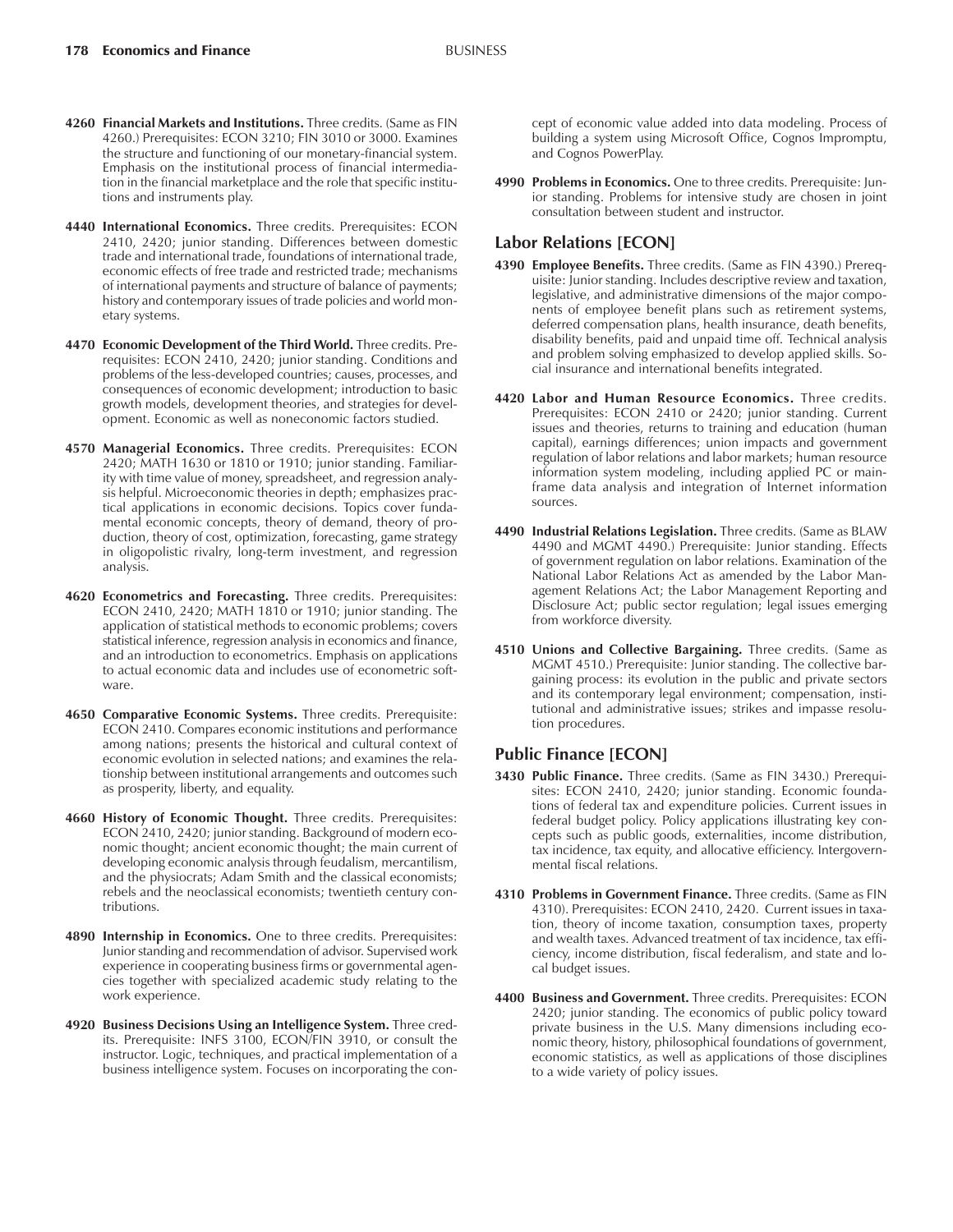**4500 Urban and Regional Economics.** Three credits. Prerequisites: ECON 2410, 2420. Economic problems of urban communities, including problems resulting from population shifts to suburbia; urban planning; land utilization; revenue structures; urban renewal; transportation; problems of minority and poverty groups.

## **Courses in Finance [FIN]**

#### **Business Finance [FIN]**

- **3000 Principles of Financial Management.** Three credits. Prerequisite: ACTG 2110 or 3000. Will not substitute for FIN 3010. An overview of the fundamental concepts and tools for financial decision making within a business firm. (Not open to business majors.)
- **3010 Business Finance.** Three credits. Prerequisites: ACTG 2120 or 3000; Q M 2610; junior standing. Theory of corporate finance, emphasizing wealth creation, valuation, risk, capital budgeting, and cost of capital.
- **3430 Public Finance.** Three credits. (Same as ECON 3430.) Prerequisites: ECON 2410, 2420; junior standing. Economic foundations of federal tax and expenditure policies. Current issues in federal budget policy. Policy applications illustrating key concepts such as public goods, externalities, income distribution, tax incidence, tax equity, and allocative efficiency. Intergovernmental fiscal relations.
- **3810 Investments.** Three credits. Prerequisite: FIN 3010. Introductory survey course focusing on investment markets and instruments. Emphasis on security characteristics, analysis, and valuation.
- **4010 Intermediate Financial Management.** Three credits. Prerequisites: FIN 3010 with a minimum grade of C (2.00); MATH 1810 or 1910; Q M 3620. Reviews and extends the basics of risk, valuation, and the creation of wealth. Explores capital budgeting, capital structure, and their interactions.
- **4110 Managerial Finance.** Three credits. Prerequisite: FIN 3010. A case course emphasizing the financial aspects of management. Topics include financial statement analysis, working capital management, capital budgeting, and cost of capital.
- **4390 Employee Benefits.** Three credits. (Same as ECON 4390.) Prerequisite: Junior standing. Includes descriptive review and taxation, legislative, and administrative dimensions of the major components of employee benefit plans such as retirement systems, deferred compensation plans, health insurance, death benefits, disability benefits, paid and unpaid time off. Technical analysis and problem solving emphasized to develop applied skills. Social insurance and international benefits integrated.
- **4810 Portfolio Theory and Management.** Three credits. Prerequisites: FIN 3810; MATH 1810 or 1910; Q M 3620. Rigorous development of investment theory from its origins to current extensions and alternatives. Emphasis on investor rationality, efficient portfolio selection, capital asset pricing and options valuation models, and market efficiency.
- **4860 International Financial Management.** Three credits. Prerequisite: FIN 3010 with a minimum grade of C (2.00). International capital markets, exchange rate exposure, risk management, and other multinational finance issues. Essential not only for United States exporters, but also for those facing competition from abroad.

#### **Financial Institution Management [FIN]**

- **4260 Financial Markets and Institutions.** Three credits. (Same as ECON 4260.) Prerequisites: ECON 3210; FIN 3010 or 3000. Develops an understanding of the structure and functioning of our monetary-financial system. Emphasis on the institutional process of financial intermediation in the financial marketplace and the role that specific institutions and instruments play.
- **4360 Management of Financial Institutions.** Three credits. Prerequisite: Junior standing. Development of fundamental concepts and principles of sound institution management. Includes the financial environment, strategy, performance measures, asset/ liability management topics, within an overall decision framework.

## **Real Estate [FIN]**

- **2450 Principles of Real Estate.** Three credits. Real estate practices and procedures, basic principles of real property ownership utilization and transfer, mortgage financing, brokerage, management, valuation, subdividing, and legislation.
- **4430 Real Property Valuation.** Three credits. Prerequisites: FIN 2450; junior standing; FIN 3010 strongly recommended. Theory and methods of real property valuation. Employs qualitative and quantitative analysis to appraise residential and income-producing properties. Emphasizes comparable sales, cost-depreciation, and income capitalization.
- **4440 Real Estate Finance.** Three credits. Prerequisites: FIN 2450; junior standing; FIN 3010 strongly recommended. Financial analysis applied to various types of real property. Includes underwriting, sources of funds, portfolio problems, and government programs. Emphasizes analysis of money and mortgage markets and modern creative financing.
- **4470 Real Estate Law.** Three credits. (Same as BLAW 4470.) Prerequisite: Junior standing. Legal rights and limitations of ownership of property, estates, titles, methods of transferring titles, abstract of titles, mortgages, leases, easements, restrictions on the use of property, real estate development, and planning, application of contract law to real property, and the administration of wills.
- **4510 Real Estate Brokerage and Management.** Three credits. Prerequisites: FIN 2450; junior standing. Management principles and techniques for the successful real estate brokerage firm. Topics emphasized are organizing, planning, management, marketing, and advertising techniques.
- **4550 Real Estate Investment Analysis.** Three credits. Prerequisites: FIN 2450, 3010; junior standing. Analysis of real estate projects and markets. Emphasizes market research, taxes, financing techniques, and discounted cash flow analysis. Requires computerassisted investment tools and case analysis.
- **4590 Problems in Real Estate.** One to three credits. Prerequisite: Junior standing. Current analysis of issues in the field of real estate with concentration on major problems and policies in managing real estate and other related resources.

#### **Insurance [FIN]**

**3610 General Insurance.** Three credits. Prerequisite: Junior standing. The principles of risk and risk bearing; insurance carriers; survey of principles of life, health and accident, fire, marine, and automobile insurance policies; government regulation of insurance.